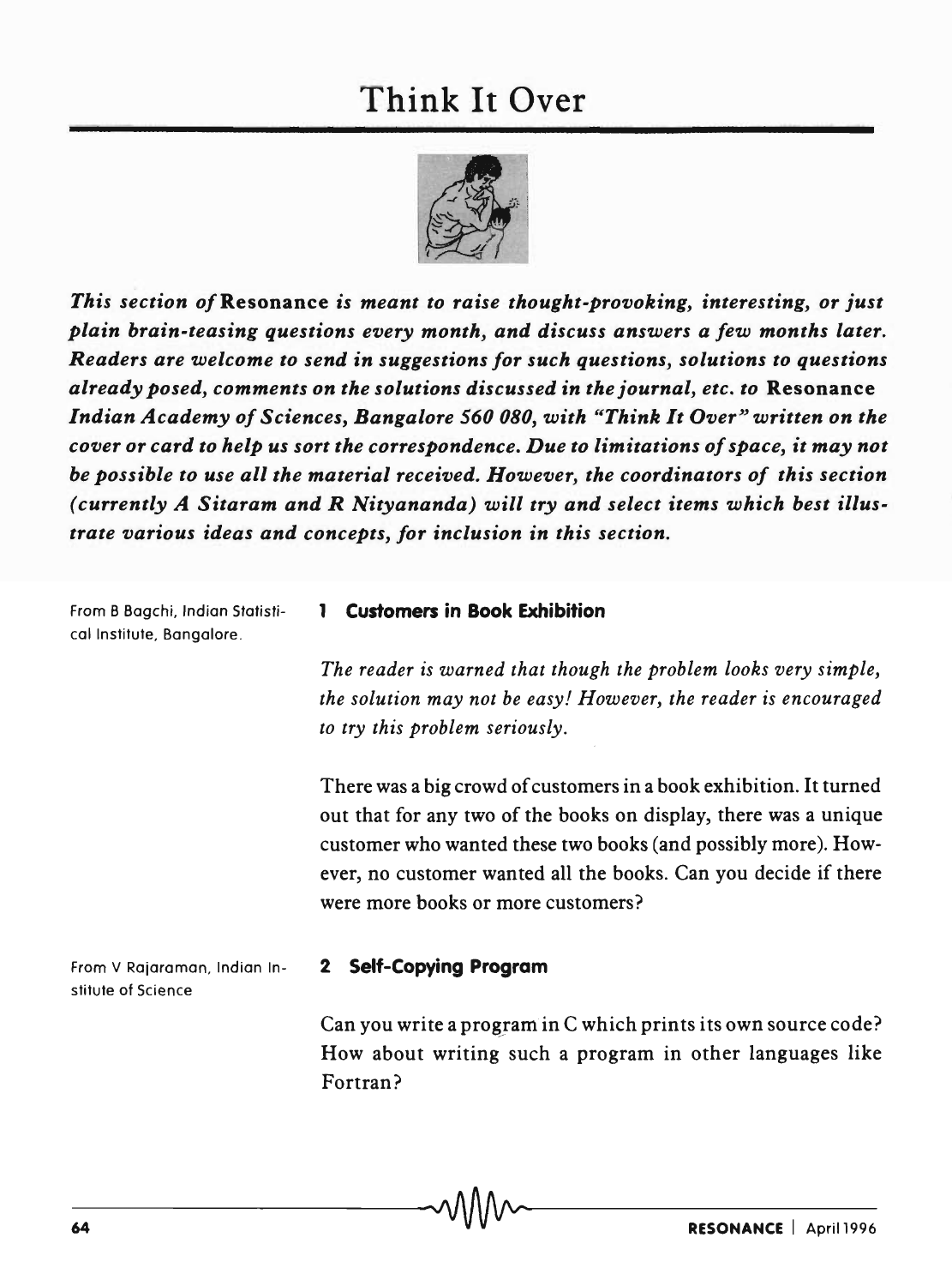## **3 The Population Explosion**

We have received reactions from readers which suggest different errors in the reasoning which led to the idea of a population explosion in the past. Summarising, the basic error is in the assumption that all the  $2<sup>n</sup>$  ancestors which one person had  $n$ generations ago are  $2<sup>n</sup>$  distinct people. To see this in an extreme example, it is recorded that the ancient Egyptian royal families would have brother-sister marriages for several generations. In this case, any member would have only two ancestors no'matter how many generations one went back. In modem societies, of course, the relationship (of having common ancestors) between a couple who marry is naturally more distant. But even in the case of one's parents being first cousins (not rare in some parts of our country) the number of great grandparents is reduced from eight to six. The real surprise is that this effect *must* operate. Even in cases where one thinks that two of one's ancestors were unrelated, if one goes back far enough they in tum have common ancestors, so one is always overcounting!

## 4 **A Question of Weight**

The question regarding the measured weight of a box containing a bird provoked readers into different responses. When the bird sits in equilibrium at the bottom of the box, we would all agree that its weight is registered. The bottom of the box clearly exerts an upward force on the bird, counteracting its weight. Correspondingly, the feet of the bird push down by an equal amount (Newton's third law). What is interesting is that a similar reasoning applies even when the bird is in level flight. The weight of the bird must be counteracted by an extra pressure difference between the lower and upper surface of its wings (and body). How this difference is generated by the bird flapping its wings is a complicated matter. But we know, since the bird is not falling, that the air must be holding it up. In tum, this extra pressure gets transmitted to the R Nityananda, Raman Research Institute, Bangalore

*Discussion of questions raised in* Resonance *Vol.l, No.1.* 

The basic error is in the assumption that all the *2*<sup>n</sup> ancestors which one person had *n*  generations ago are *2n* distinct people.

R Nityananda, Raman Research Institute, Bangalore

> The question regarding the measured weight of a box containing a bird provoked readers into different responses.